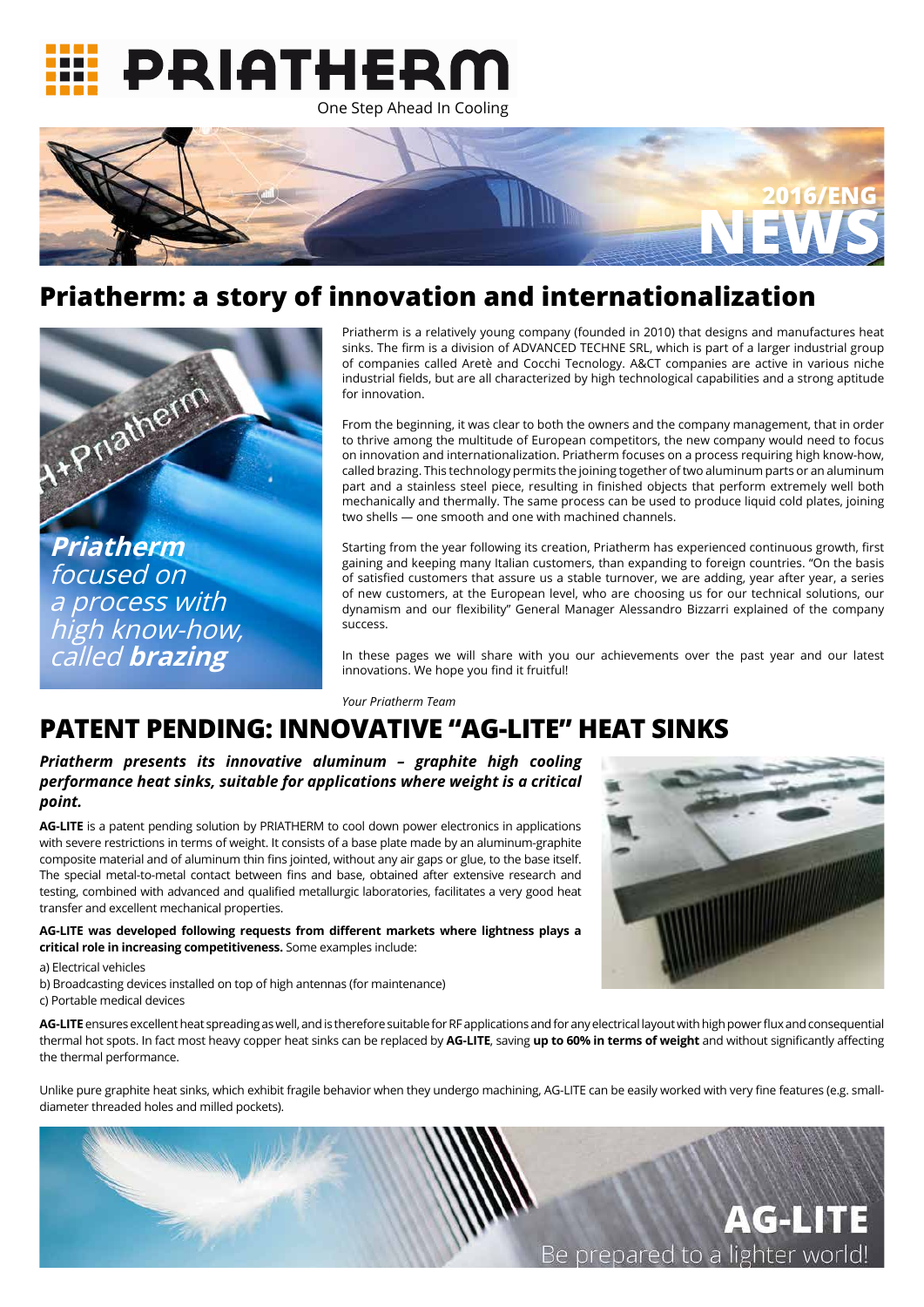*Prima Electro is an Italian Contract Electronics Manufacturer committed to developing, producing, selling and delivering electronic systems solutions to leading industrial environments. One of the main players in the embedded product market — and possessing strong know-how in the industrial, transports and energy felds — Prima Electro offers dedicated power and control electronic solutions, translating clients' ideas into specifcations.*

**Prima Electro has successfully entered the series production phase with its mid- to high-power inverters, ranging from 70 to 180 kVA, designed for sensorless control of induction and PM motors and targeting heavy duty applications in harsh environments.**



**Prima Electro** involved **Priatherm** starting in the very earliest stages of design when looking for a tailor-made thermal management solution.

Technical teams from **Prima Electro** and **Priatherm** collaborate closely to design an air-cooled heat sink that would meet application requirements in terms of compactness, efficiency and cost. Optimal results were achieved by brazing the fins of the heat sink directly onto the power modules aluminum support, without any air gaps or resin in between.

Today cooperation between the two companies is not limited to the air cooling feld, but has also been extended to the advanced water cooling feld. The relationship between **Prima Electro** and **Priatherm** continues to become more and more robust with a proftable growth for both companies.

Anatronic was Priatherm's first international partner. Priatherm is grateful to Anatronic for having believed in its potential from the beginning - and considering the potential of the Spanish market, we are very optimistic for our future together.

*"A high-end technology and a strong focus on customers' needs are the key features that make Priatherm an ideal partner for all those clients needing high performance heat sink solutions"* 

"Federico Ziliani – Vice President DOTS Business Unit – PRIMA ELECTRO"

# **The first Priatherm distributor: ANATRONIC**

**M**anatronic

Anatronic distributes electronic active, passive and electromechanical components, modules, subassemblies and displays in the Spanish and Portuguese electronics markets, and has partnered with Priatherm since the latter was founded in 2010. Its headquarters and main warehouse are located in Madrid, with other sale offices located in Bilbao, Barcelona, Lisbon (Portugal) and Santiago del Chile. Its core business is with technical consumer goods, but it is also active in many other sectors such as automotives, telecommunications and defense.

Anatronic's strength lies mainly its 13-person team composed of highly educated

and skilled people. The sale managers are electronic, industrial and telecom engineers, most of whom have many years of experience with the company. "Our team provides excellent technical and logistical support to our customers in the development of their products. That's why we could react to the economic crisis of 2008, and since 2012 we have being increasing our business and getting close to the pre-crisis turnover," said Javier Sanz, Anatronic's most experienced sale manager.

*Anatronic S.A has being distributing Priatherm products in the Iberian Peninsula since the latter was founded in 2010. Anatronic is one of the leading distributors of electronic active, passive and electromechanical components, modules and subassemblies and displays in the Spanish and Portuguese* 



### **PRIMA ELECTRO: A Priatherm partner developing heat sink solutions for mid- to high-power Frequency Inverters**

### **www.primaelectro.com**

#### **www.anatronic.com**



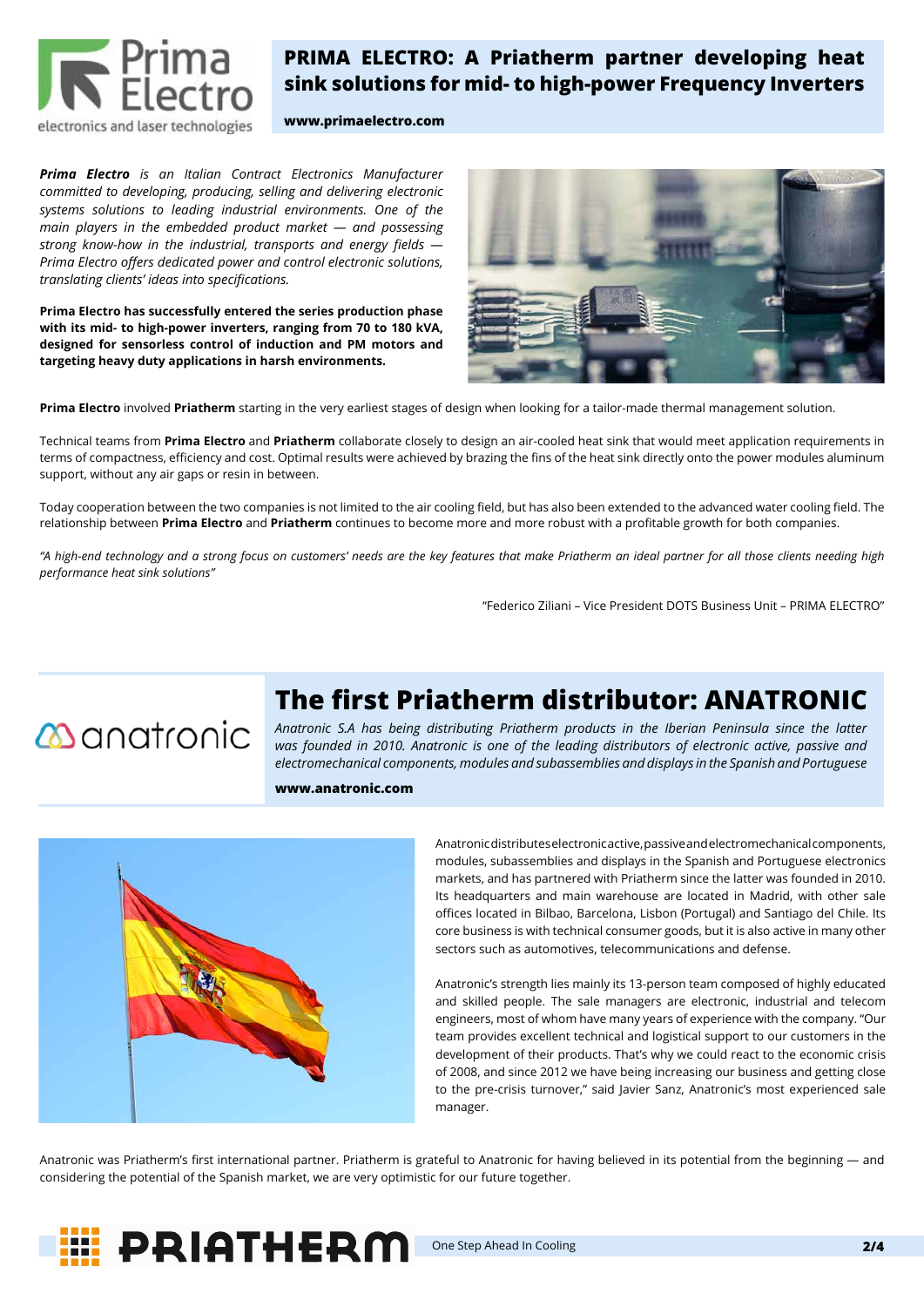*Brazing under controlled atmosphere (the Nocolok® method) is a robust and reliable process for joining metals for several industry sectors. Originating in the heat exchanger feld, Brazing was "imported" by heat sink manufacturers in the early 2000s. Priatherm is combining a strong knowledge of this manufacturing process with thermal management experience and an attitude of innovation, in order to deliver original, efective solutions to the power electronic markets.*

With brazing it is possible to join different pieces of metal with the addition of a filler material, without melting the original parts. For aluminum (the preferred metal for cooling electronics thanks to its positive characteristics of weight, conductibility, machinability and cost) the filler is an alloy aluminum-silicium with these main aspects:

- Training people;
- Investing in modern and specialized equipment and tools;
- Measuring and analyzing historical data and test results.
- a) Able to wet the surfaces of parts to be joined and to move for capillarity even in narrow spaces;
- b) Melting temperature slightly lower than melting points of parts to be joined;

PRIATHERM

On top of that, R&D engineers develop innovative cooling solutions for both air and liquid cooling by incorporating creative mechanical designs – which decrease dimensions and weight, improve heat exchange, reduce pressure drop of coolant fuid – and combining diferent metals, such as stainless steel, which is very effective for Liquid Cold Plates.

Surface wettability is promoted by a fux that is used to avoid oxidation. The heating of the parts takes place in specifc ovens, where the atmosphere is filled ("controlled") by an inert gas, such as Nitrogen. To achieve the desired results the following are key: correct preparation of components, use of proper jigs and tools, optimal choice of oven and control of its parameters.

It's also very important for the design engineers to consider brazing starting from the early stages of the project; a clever design for manufacturing can provide the end user with tremendous advantages in terms of reliability, performance and cost.

Priatherm is since years fully dedicated to improve, day after day, the brazing process to manufacture heat sinks, by:

(Alessandro Bizzarri, General Manager – ADVANCED TECHNE-PRIATHERM)

*The Priatherm team met with both its Italian and European business partners. The focus of the meeting was to inform the partners about product innovations and to explore together new applications, trends and business opportunities, exchanging ideas and experiences.*

On September 13th and 20th Priatherm was pleased to welcome its national and international business partners to its headquarters in Ferrara. The first date was dedicated to the national partners representing the most industrialized parts of Italy, the North and Central regions.

The second date was dedicated to the company's other European partners; Spain, Portugal, Austria, Switzerland, Poland, Belgium, France and various Scandinavian countries were represented.

After an introduction from Priatherm's General Manager describing the company organisation and business philosophy, the meeting transitioned into a deep discussion of the physics of heat transmission, followed by an overview of Priatherm's product range, including the brazing technology. The second half of the training was dedicated to analyzing the markets and products where heat sinks are used, in order to explore new opportunities as well as exchange comments.



The goal of both meetings was to give more details regarding our range of products, and particulary to introduce some innovative products such as the graphite / aluminium AGI-LITE heat sink described above. The meeting offered a great opportunity to share experiences and analyze market trends in diferent parts of Europe.

And since Priatherm is located in the homeland of stufed pasta, ham and good red wine, the assembly offered a convivial occasion to get to know one another better. The group visited the beautiful town of Ferrara, whose city center is a UNESCO world heritage site thanks to its important contributions to the Italian Renaissance.



## **BRAZING is COOL**

### **Priatherm meets with local and international business partners**

 **3/4 www.priatherm.com**